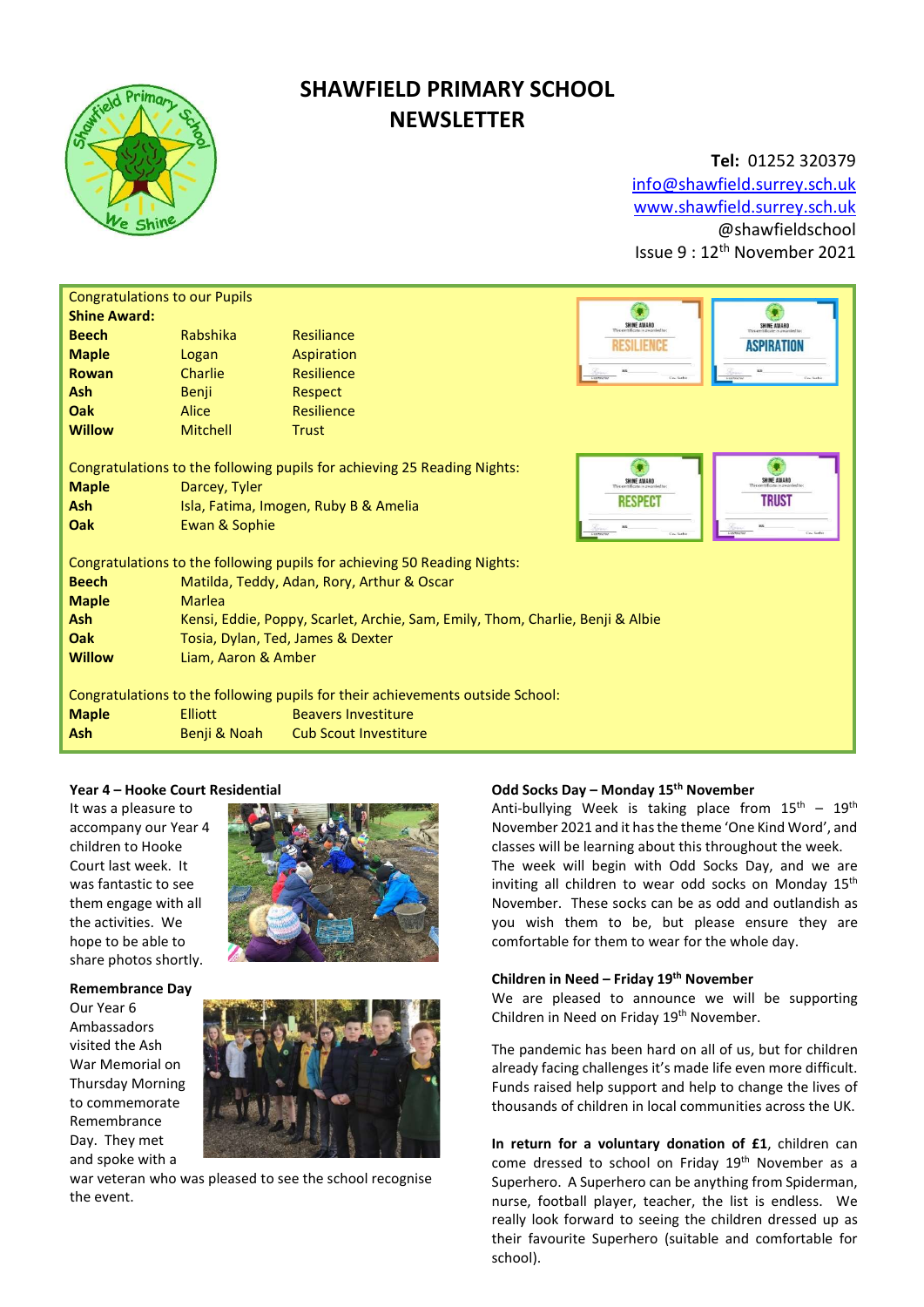#### Stone Farm Meeting – Year 5 Monday 29th November at 6pm

Just a gentle reminder of the Year 5 Stone Farm Residential meeting taking place. Year 5 children are welcome to attend the meeting.

#### We Need Your Yogurt Pots!

Year 5 are in need of any 'Muller'-style yogurt pots for a class project. Please bring any clean pots into the office.



#### School Dinners

For pupils in Years 3 to 6, the cost of school dinners remains at £2.30 per day and can be paid by cash or cheque via the office or online using ScoPay.

The cost for this half term is £88.50 or £11.50 per week. Cheques to be made payable to Edwards & Ward.

Can you please ensure that your dinner account is not in arrears. If payment is not received, you will be asked for your child to bring in a packed lunch.

#### Winter is almost Here …

With the weather now definitely getting colder, and the nights drawing in, may I remind you to ensure that your child brings in a warm, weather-proof coat as they will be doing their daily mile and we would like them to be visible, especially if travelling home alone or with friends after school.

May I also take the opportunity to remind parents that children must have their PE kits at school as sometimes the timetable changes and they may have an impromptu PE lesson.

#### Open Mornings/Afternoons

We have now added some further dates to book on for our open mornings/afternoons for parents whose children are due to start primary school in September 2022.

These visits give prospective parents the opportunity to have a tour of all the classrooms and an informal talk from myself about Shawfield.

| Monday 15 <sup>th</sup> November       |      | 10am (fully booked) |
|----------------------------------------|------|---------------------|
| Tuesday 23rd November                  |      | 10am (fully booked) |
| Wednesday 1 <sup>st</sup> December     | 10am |                     |
| Wednesday 1 <sup>st</sup> December     | 2pm  |                     |
| Tuesday 7 <sup>th</sup> December       | 10am |                     |
| Tuesday 7 <sup>th</sup> December       | 2pm  |                     |
| Thursday 6 <sup>th</sup> January 2022  | 10am |                     |
| Thursday 13 <sup>th</sup> January 2022 | 10am |                     |
| Thursday 13 <sup>th</sup> January 2022 | 2pm  |                     |

If you or you have any family or friends who have children due to start school next year and would be interested in viewing the school, please contact the school office on 01252 320379 to book one of the dates above. The closing date to apply for a school place is 15<sup>th</sup> January 2022.

#### Morrisons Good to Grow Scheme Vouchers

The school has registered to accept the Morrisons Good to Grow Scheme Vouchers and we would love it if you could support us.

For every £10 you spend (in store or online) at Morrisons, you'll get a Grow Token to help Shawfield get everything we need to get growing. Download the MyMorrisons app today to start collecting Grow Tokens and choose Shawfield as the school you would like to donate them to. We will be able to exchange their Grow Tokens for FREE gardening equipment to help get children growing.

#### School Library – Amazon Wish List

Just to remind you all that we are continuing with our Amazon Wish List which is a great way of supporting the school.

We will continue to add to the Wish List over time. All books donated will be given a 'bookplate' from families and added to the school library.

#### https://www.amazon.co.uk/hz/wishlist/ls/2QWOGKXP8J WT5?ref =wl\_share

#### New School Lunch Menu

Please find attached the Autumn/Winter lunch menu which take us up to Easter for the week commencing 15<sup>th</sup> November (Week 3).

#### Confirmed INSET Dates 2021-2022

We are pleased to announce the remaining INSET dates for this academic year:

Monday 21<sup>st</sup> February 2022 Friday 22nd July 2022

Yours sincerely,

Viorar

Mr Stephen Corcoran Headteacher

Coming Home Today:

UCL Football Album & Sticker Pack (Years 3 to 6 only)

Junior Fitness Flyer Please be advised that this is for Years 5 & 6 only.

#### SSA News

### Donation Request

The SSA will be holding a 'Teddy Tombola' at the Christmas Fantasia and, if you are having a clear-out before Christmas, we would be grateful for any



donations of soft toys (in good, clean condition please). These can be dropped into the school office for the us to pick-up.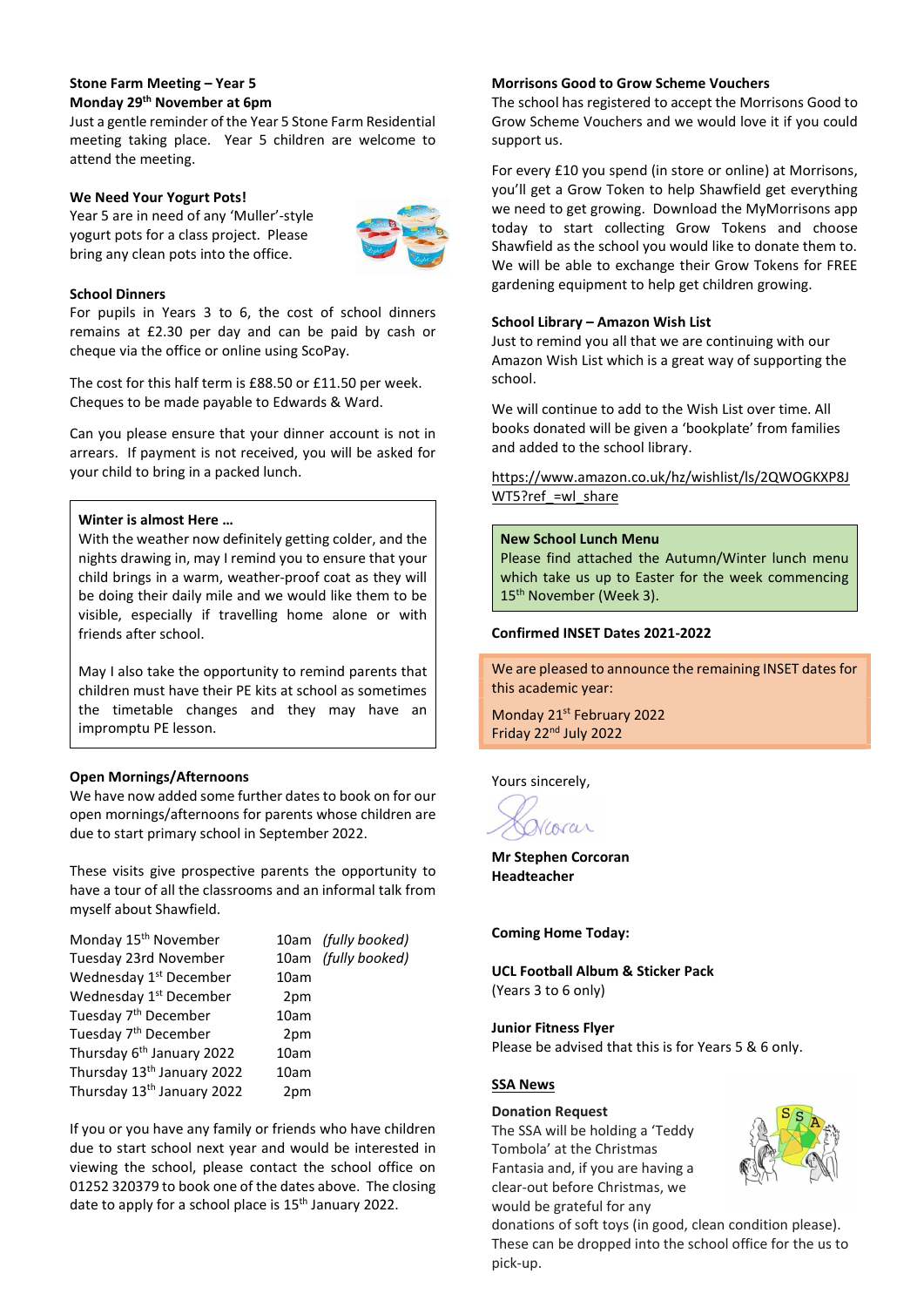## Community News

## The Carers' Fair – 2021

Please see attached flyer giving details of a Carers' Fair being held on Saturday 27<sup>th</sup> November, 2021.

## Fuel Poverty Awareness Day

Please see attached flyer with regard to a Fuel Poverty Awareness drop in day on Friday 3<sup>rd</sup> December, 2021.